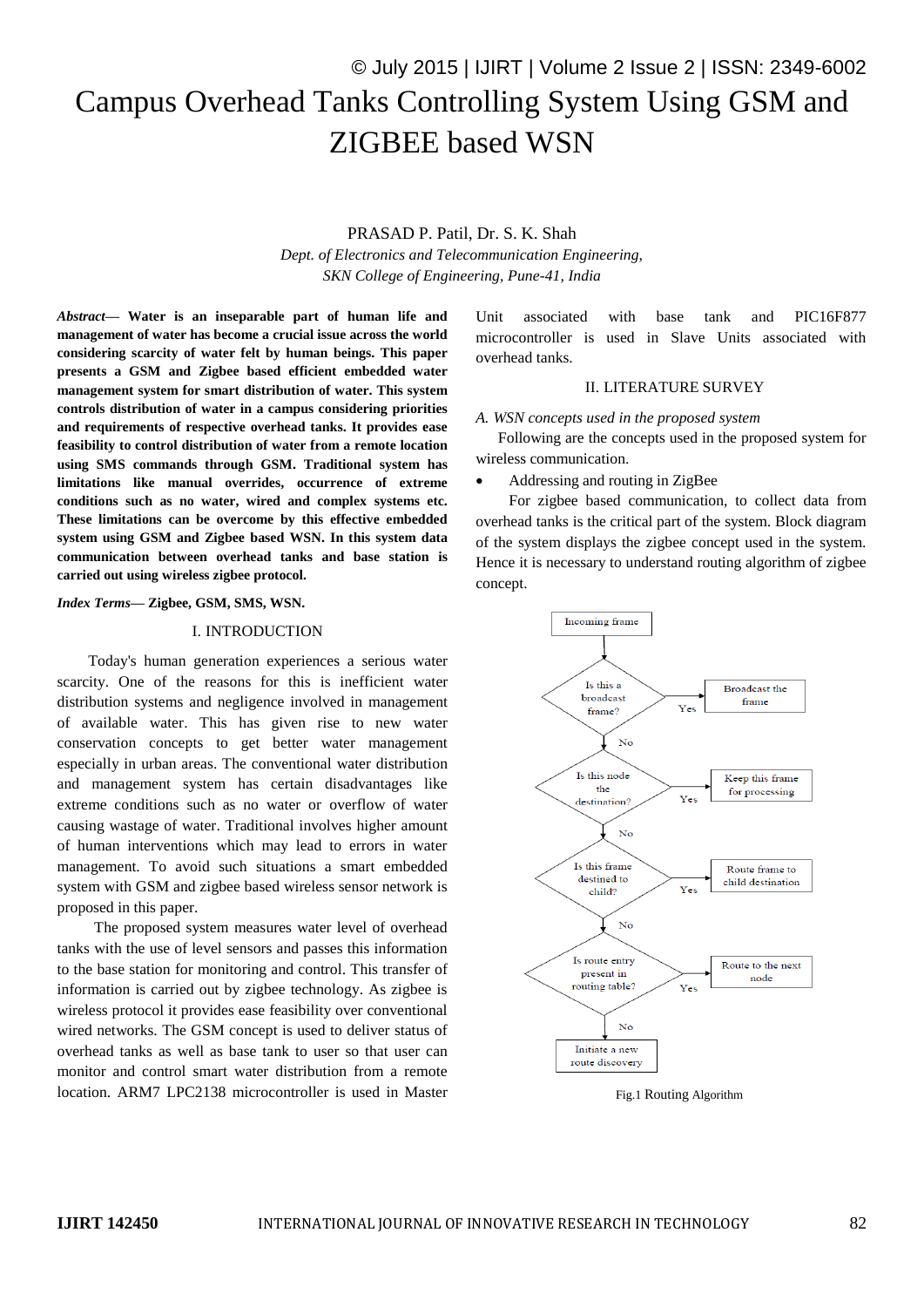# © July 2015 | IJIRT | Volume 2 Issue 2 | ISSN: 2349-6002

A zigbee coordinator and a zigbee router store a number of routing table entries which can be used to route an incoming data frame to desired destination. It can also be used for route repair task. On reception of data frame following activities take place at zigbee node termed as zigbee routing algorithm as shown in Fig.1.

Steps for zigbee routing algorithm

1. On reception of data frame, if it is a broadcast frame then broadcast that frame.

2. Else, if current zigbee node is destination for data frame then keep this frame for further processing.

3. Else, if frame is destined for child of current node then route the frame to child destination.

4. Else, if the current zigbee node has route entry present in routing table then route the data frame to the next node on the destined route.

5. Else, initiate a new route discovery if there is no destination entry in the routing table of current zigbee node.

• The GSM Technology

GSM is acronym for Global System for Mobile communications and is one of most widely used cell phone technology.GSM makes use of SIM (subscriber's Identity Module) card for identification of users account which allows GSM users to quickly move themselves from one GSM phone to another by moving the SIM card. Frequency bands used for GSM networks are 850 MHz, 900MHz, 1800MHz, and 1900MHz [9]. The main advantages offered by GSM are:

- i. Standardization
- ii. Capacity
- iii. Ouality
- iv. Security

#### *B. Literature Review*

B. Panidra reddy and P. Eswaran developed a system for monitoring overhead tanks. They preferred zigbee based WSN for the same. Prototype remote node was developed by them.



Every overhead tank unit has one remote node with four components as shown in Fig. 2. It consists of a microcontroller, level sensor, zigbee unit and motor pump. Level sensor is used to measure level of water in an overhead tank. Motor pump is used for pumping water into the tank. A microcontroller is used to control remote node. Zigbee unit is used for communication purpose. [1]

As compared to the system presented in above work, our proposed system has some advantages. One of them is use of GSM which helps the user to know the status of the system at any point of time and then control the system from a remote location. Another advantage is that switching of motors is done by microcontroller of Master Unit and not by microcontroller of Slave Unit, which reduces complexity of the system.

Dong IK Shin, Soo Jin Huh and Pil June Pak describe use of Zigbee radio technology for biological sensor networking for µ-Healthcare. Their investigations of different wireless technologies and comparison between them technologies concludes that Zigbee technology is more advantageous for WSN among standard protocols. [4]

Wang weiya, Lu Zhanfeng, Gao Li and Hu Gui designed and implemented patient ECG monitoring system based on WBAN by Zigbee protocol. ECG is primary reference of diagnosis of heart diseases. So real time monitoring of ECG is important to prevent and for treatment of heart diseases. There are some systems available based on GPRS and Bluetooth. But these systems have disadvantages of high power dissipation, higher cost, high electromagnetic radiations and bad system expansibility. But with the use of WSN based on Zigbee above mentioned disadvantages can be overcome. [6]

According to Wang Weihong and Cao Shuntian, for Greenhouse monitoring, use of smart embedded system is essential. [3] For effective crop growth, different methods can be used to control environmental parameters such as light, CO2 concentration, temperature and humidity as per requirement. This is greenhouse monitoring which is essential for agricultural automation. In conventional systems for greenhouse monitoring, data transmission is through cables which brings many problems. It is difficult to place the cables; they can be easily eroded and also difficult for maintenance. It is not economical and can cause accidents.

To avoid such accidents, a remote intelligent monitoring system (RIMS) based on Zigbee Wireless Sensor Network is developed. Here data is transmitted using a wireless network. Only one ADC is used which results in greater accuracy. Such a WSN system has advantages like lesser complexity, reduced human cost and ease of maintenance. The Zigbee concept works on spread spectrum technology. Here frequency hopping is automatically achieved for data transmission which greatly improves reliability. This system based on WSN holds good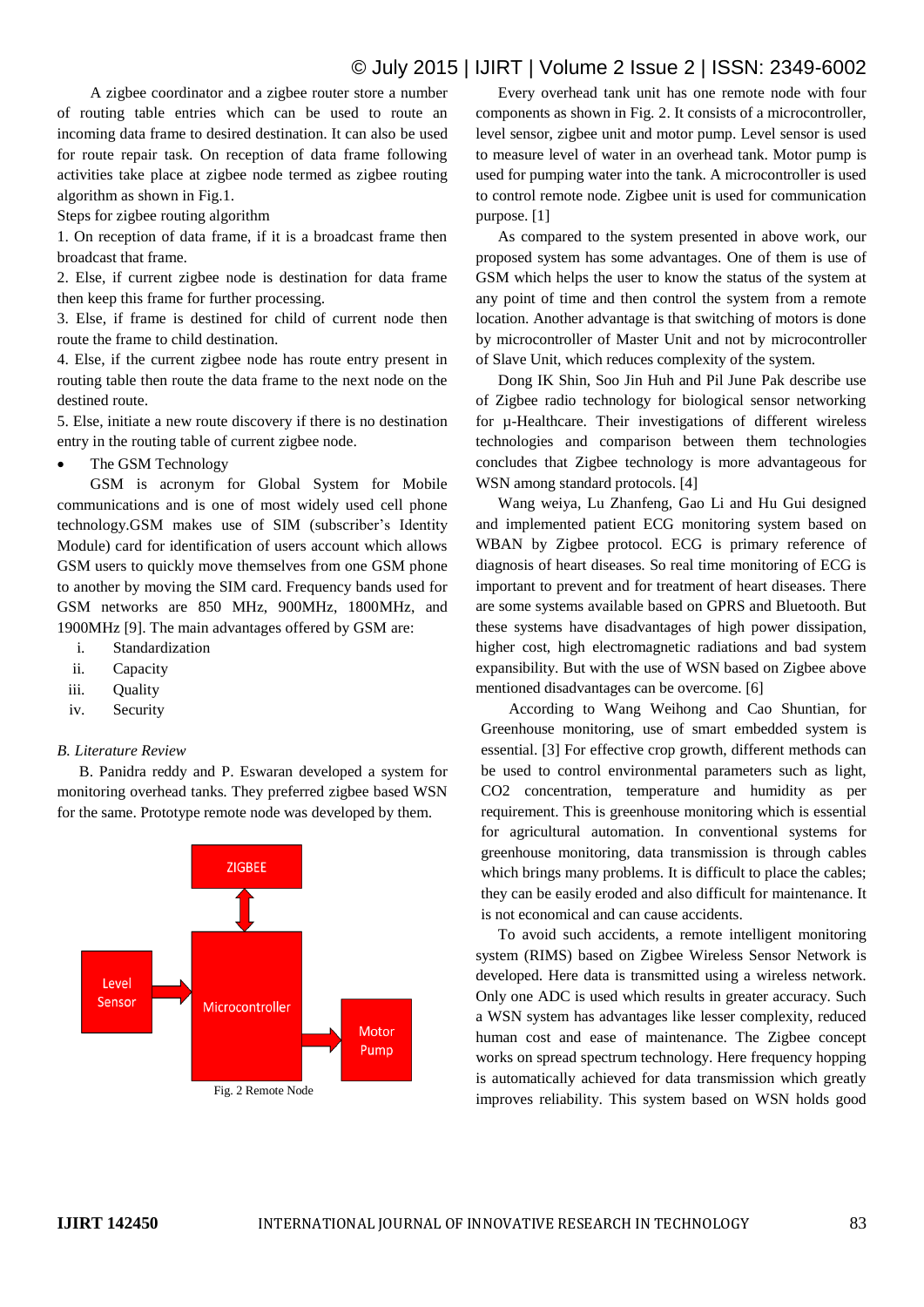# © July 2015 | IJIRT | Volume 2 Issue 2 | ISSN: 2349-6002

stability and accuracy and probability of data transmission can be up to 95%. [3]

# III. SYSTEM ARCHITECTURE

Fig. 3 gives us a block diagram of overall system. It consists of base tank of high capacity situated at ground for storage of water coming from distribution system. Base tank is associated with Master Unit.



Fig. 3 Block Diagram of proposed system

Master Unit consists of microcontroller, level sensor, Zigbee unit, GSM unit, LCD display and motors M1, M2 and M3. Level Sensor detects the level of water in base tank. Zigbee unit receives information transmitted by zigbee unit of Slave Units. At the base tank, LCD display shows status of the system. GSM unit communicates status information to the user at remote location using SMS alerts so that user can control the system by sending SMS commands to Master Unit. By analyzing the SMS commands received through GSM unit (sent by user) and considering status of base tank given by level detector as well as status of overhead tanks received through zigbee units, microcontroller of Master Unit controls the switching operation of motors M1, M2 and M3.



Fig.4 Diagram of Slave Unit

Every overhead water tank has one Slave Unit with the components as shown in Fig 4. It consists of a microcontroller, level sensor, Zigbee unit and LCD. Level Sensor detects level of water in overhead tank. Zigbee unit configured for communication purpose transmits status of overhead tank to Master Unit. LCD display shows level of overhead tank. A microcontroller is used to control the Slave Unit.

# IV. RESULTS AND DISCUSSION

Implementation of Slave Unit circuitry is simulated using Proteus IDE. Communication through zigbee is replaced by direct connection of wires in simulation. As shown in Fig. 5, potentiometer indicates functional output of level sensor L1. LCD is used to display water level to user.



Fig.5 Simulation of Slave Unit

- The system consists of two modes of operation:
	- a. Auto Mode(A)
	- b. Manual Mode(M)

# **a. Auto Mode(A)**

Auto Mode (i.e. automatic operation of the system) can be selected by the user by sending SMS 'A' to microcontroller of Master Unit through GSM. It is not a mode set by default. In Auto mode, the control of the system is with the microcontroller of Master Unit. During this mode, operation of the microcontroller is in closed loop. Initially it checks the